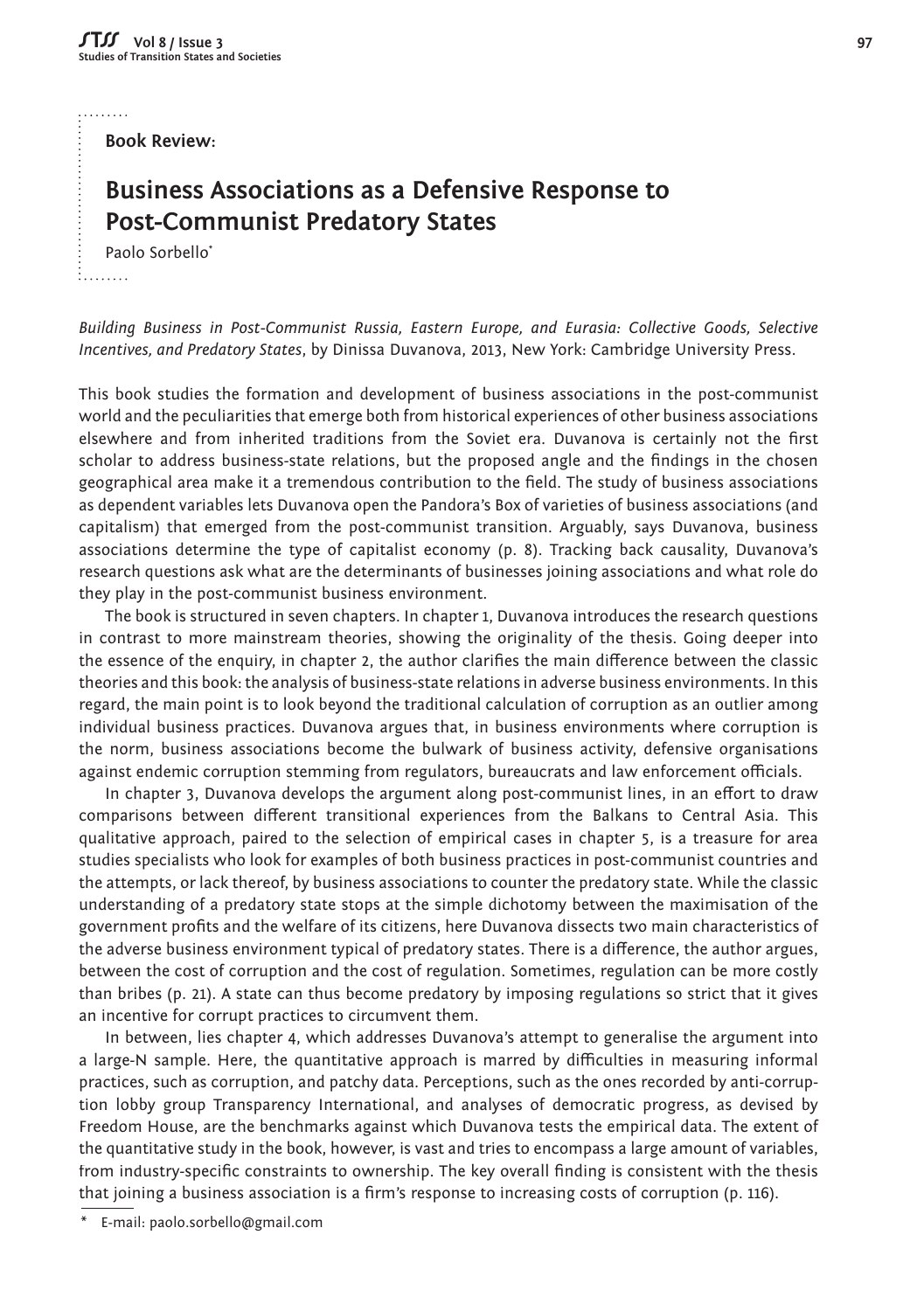Chapter 6 tries to combine the quantitative approach to two alternative methods of membership into business associations, voluntary and compulsory. The state-centered compulsory model, Duvanova finds, 'creates no benefits that would reduce the cost of regulatory compliance' (p. 178) and is a model that several post-communist countries have driven away from during the transition. Importantly, in this chapter Duvanova addresses the dichotomy between capital and labor. The author gives little attention to this dynamic because a number of studies have demonstrated the lack of organised conflict between labor organisations and businesses. Again, Duvanova argues that in postcommunist countries conflict would still play out between labor and the predatory state, not the employer (p. 193).

In chapter 7 the author sums up the findings, linking the defensive role of business associations to invasive regulatory regimes and corrupt practices hindering economic activity. Here too, Duvanova uses the book's argument to challenge a widespread view in academic studies, i.e. that business associations are rent-seeking lobby groups, a corporatist obstacle to the free market economy. Instead, Duvanova's thesis demonstrates that business associations emerge because of 'the pre-existing state's failure to provide essential public goods' (p. 207).

For Duvanova, post-communist states showcase a peculiar type of business organisation, that forms and becomes socialised as a 'defensive organisation' (p. 12), rather than an industrial or regional lobby group. This is the central finding in the book, which successfully challenges some of the most prominent theories of organisations and public choice as developed in Western capitalist societies.

Mancur Olson's *The Rise and Decline of Nations* was a trailblazer in singling out a negative relationship between the formation of interest groups and economic growth. Duvanova's argument, after careful case studies, stands at the opposite side of the spectrum, because the defensive nature of postcommunist business associations has become the catalyst of growth-despite-the-state, by reducing transaction costs and improving access to information (p. 203). Without business associations, surveyed owners told Duvanova, companies would be at the mercy of post-communist predatory state practices. The author repeatedly puts emphasis on this point, pushing forward the argument that business associations could be not just facilitators of the development of market economy in transition states, but also catalysts for democratic alternatives (p. 205). This claim, practically unsubstantiated, is too much of an inference, which betrays the author's favorable attitude towards business associations.

Duvanova's research concentrates on Russia, Ukraine, Kazakhstan and Croatia during the 15 years after independence. In this sense, the author is coherent in choosing the cases and justifies the choice because business-state relations were still work-in-progress in these countries. With hindsight, one could also argue that in some of the cases, a choice was made to shape and describe business state relations clearly, making them 'fit the normal', whereas in other cases, business-state relations were artificially kept as 'in transition' in an effort to justify the ad hoc and varied approach to solving regulatory disputes between the public and the private.

In essence, the author seems to devote most of the attention to Russia and Ukraine, which almost monopolise the book's first-hand accounts. Furthermore, when addressing post-communist experiences, the author fails to make a full account of other case studies, from the South Caucasus to Eastern Europe, from the less-developed business environments of the rest of Central Asia, to the West-like examples in the Baltics. The book could have also benefitted from mentions or comparisons with other transitional experiences, beyond the Euro-Asian post-communist region. Possibly, however, the bits that Duvanova left unexplored can serve to foster the scholarship and complete the puzzle of the role business association in countries that experienced systemic transition, endemic corruption and inconsistent rule of law.

Duvanova fails to address the issue of post-communist privatization, which in the book was only partially reversed in at least two of the cases picked by the author and in a theoretical caveat (pp. 123-124). The energy and power generation sectors in Russia and Kazakhstan make two crucial examples.